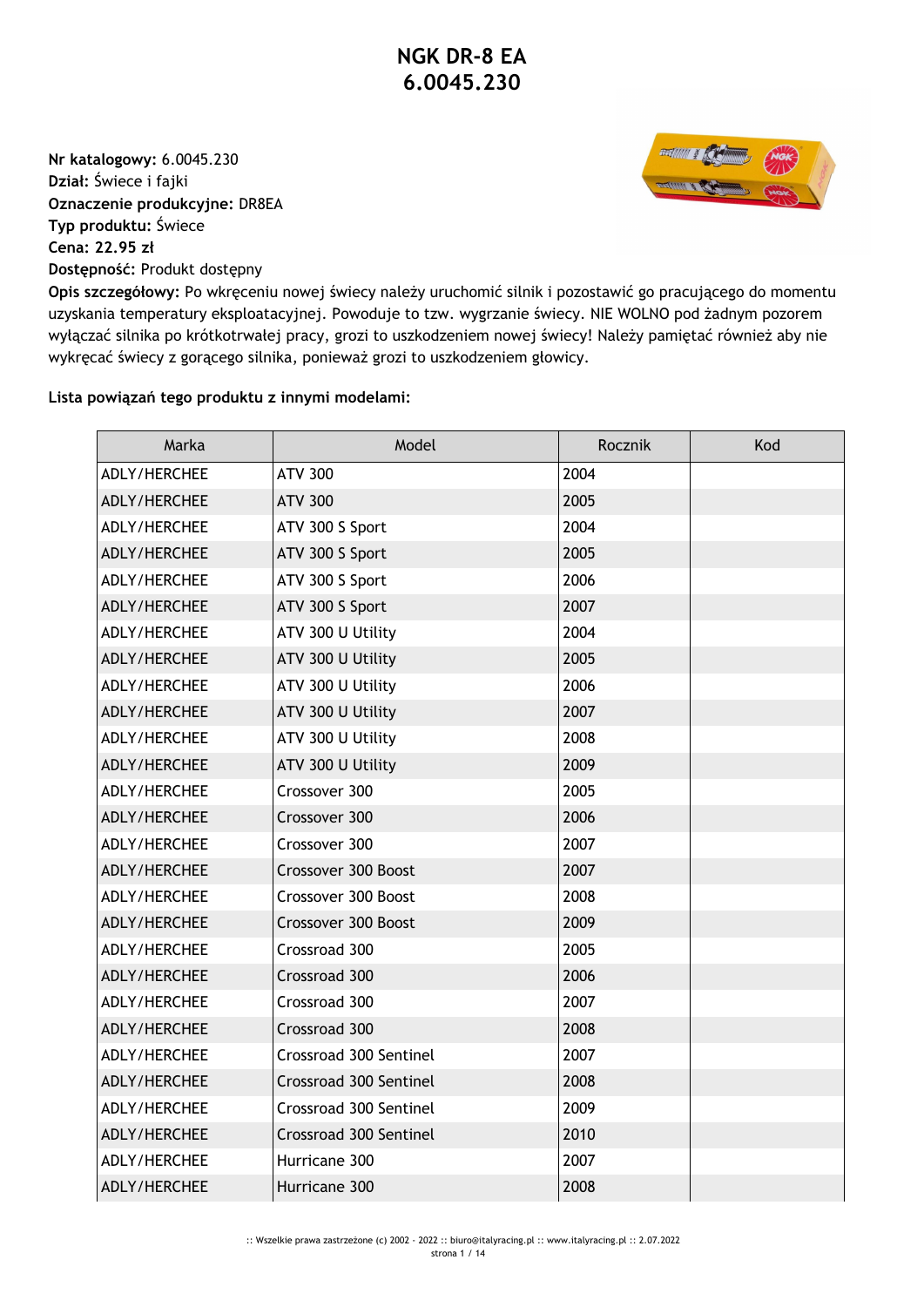| ADLY/HERCHEE   | Hurricane 300         | 2009 |                  |
|----------------|-----------------------|------|------------------|
| ADLY/HERCHEE   | Hurricane 300         | 2010 |                  |
| ADLY/HERCHEE   | Hurricane 300 XS      | 2011 |                  |
| ADLY/HERCHEE   | Sport 300 Interceptor | 2007 |                  |
| ADLY/HERCHEE   | Sport 300 Interceptor | 2008 |                  |
| ADLY/HERCHEE   | Sport 300 Interceptor | 2009 |                  |
| ADLY/HERCHEE   | Sport 300 Interceptor | 2010 |                  |
| ADLY/HERCHEE   | Sport 300 Interceptor | 2011 |                  |
| <b>APRILIA</b> | Leonardo 250 LC       | 1999 | PD000            |
| <b>APRILIA</b> | Leonardo 250 LC       | 2000 | PD000            |
| <b>APRILIA</b> | Leonardo 250 LC       | 2001 | PD000            |
| <b>APRILIA</b> | Leonardo 300 LC       | 2004 | <b>SVA00</b>     |
| <b>APRILIA</b> | Leonardo 300 LC       | 2005 | <b>SVA00</b>     |
| <b>APRILIA</b> | Leonardo 300 LC       | 2006 | <b>SVA00</b>     |
| <b>APRILIA</b> | Moto 650              | 1995 | MH <sub>00</sub> |
| <b>APRILIA</b> | Moto 650              | 1996 | MH <sub>00</sub> |
| <b>APRILIA</b> | Moto 650              | 1997 | MH <sub>00</sub> |
| <b>APRILIA</b> | Moto 650              | 1998 | MH <sub>00</sub> |
| <b>APRILIA</b> | Moto 650              | 1999 | MH <sub>00</sub> |
| <b>APRILIA</b> | Moto 650              | 2000 | MH <sub>00</sub> |
| <b>APRILIA</b> | Pegaso 650            | 1992 | GA               |
| <b>APRILIA</b> | Pegaso 650            | 1993 | GA               |
| <b>APRILIA</b> | Pegaso 650            | 1994 | GA               |
| <b>APRILIA</b> | Pegaso 650            | 1995 | GA               |
| <b>APRILIA</b> | Pegaso 650            | 1996 | <b>MX</b>        |
| <b>APRILIA</b> | Pegaso 650            | 1997 | <b>ML</b>        |
| <b>APRILIA</b> | Pegaso 650            | 1998 | <b>ML</b>        |
| <b>APRILIA</b> | Pegaso 650            | 1999 | <b>ML</b>        |
| <b>APRILIA</b> | Pegaso 650            | 2000 | <b>ML</b>        |
| <b>APRILIA</b> | Pegaso 650 Gard       | 1998 | ML00             |
| <b>APRILIA</b> | Pegaso 650 Gard       | 1999 | ML00             |
| <b>APRILIA</b> | Pegaso 650 Gard       | 2000 | ML00             |
| ATU            | Meteorit 125 Cruiser  | 1998 | $RF-25$          |
| ATU            | Meteorit 125 Cruiser  | 1999 | $RF-25$          |
| ATU            | Meteorit 125 Cruiser  | 2000 | <b>RF-25</b>     |
| BAROSSA/SMC    | Cheetah 170           | 2003 |                  |
| BAROSSA/SMC    | Cheetah 170           | 2004 |                  |
| BAROSSA/SMC    | Cheetah 170           | 2005 |                  |
| BAROSSA/SMC    | Cheetah 170           | 2006 |                  |
| BAROSSA/SMC    | Cheetah 170           | 2007 |                  |
| BAROSSA/SMC    | Cheetah 170           | 2008 |                  |
| BAROSSA/SMC    | Magna 170             | 2005 |                  |
| BAROSSA/SMC    | Magna 170             | 2006 |                  |
| BAROSSA/SMC    | Magna 250             | 2004 |                  |
|                |                       |      |                  |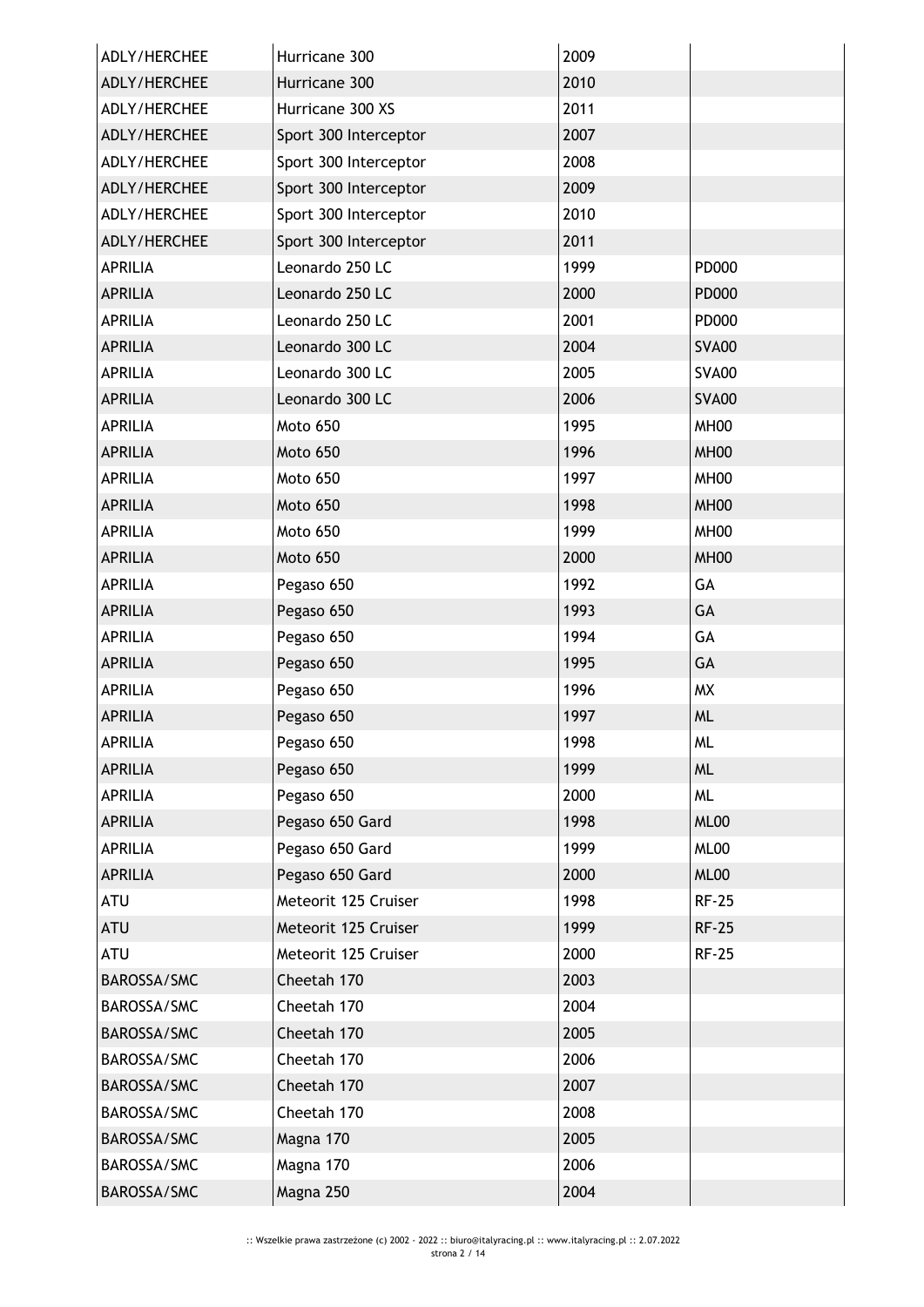| BAROSSA/SMC    | Magna 250                     | 2005 |          |
|----------------|-------------------------------|------|----------|
| BAROSSA/SMC    | Magna 250                     | 2006 |          |
| BAROSSA/SMC    | Silver Hawk 170 R             | 2006 |          |
| BAROSSA/SMC    | Silver Hawk 170 R             | 2007 |          |
| BAROSSA/SMC    | Skywalker 250 R               | 2006 |          |
| BAROSSA/SMC    | Skywalker 250 R               | 2007 |          |
| BAROSSA/SMC    | Skywalker 250 R               | 2008 |          |
| <b>BENELLI</b> | Velvet 250                    | 1999 | M7       |
| <b>BENELLI</b> | Velvet 250                    | 2000 | M7       |
| <b>BENELLI</b> | Velvet 250                    | 2001 | M7       |
| <b>BENELLI</b> | Velvet 250                    | 2002 |          |
| <b>BENELLI</b> | Velvet 250 LC                 | 1999 | M70000   |
| <b>BENELLI</b> | Velvet 250 LC                 | 2000 | M70000   |
| <b>BENELLI</b> | Velvet 250 LC                 | 2001 | M70000   |
| <b>BENELLI</b> | Velvet 250 LC Touring Touring | 2002 | M70000P  |
| <b>BENELLI</b> | Velvet 250 LC Touring Touring | 2003 | M70000P  |
| <b>BETA</b>    | Alp 125                       | 2000 | T1       |
| <b>BETA</b>    | Alp 125                       | 2001 | T1       |
| <b>BETA</b>    | Alp 125                       | 2002 | T1       |
| <b>BETA</b>    | Alp 125                       | 2003 | T1       |
| <b>BETA</b>    | Alp 200                       | 2001 | T1       |
| <b>BETA</b>    | Alp 200                       | 2002 | T1       |
| <b>BETA</b>    | Alp 200                       | 2003 | T2000150 |
| <b>BETA</b>    | Alp 200                       | 2004 |          |
| <b>BETA</b>    | Alp 200                       | 2005 |          |
| <b>BETA</b>    | Alp 200                       | 2006 |          |
| <b>BETA</b>    | Alp 200                       | 2007 |          |
| <b>BETA</b>    | Alp 200                       | 2008 |          |
| <b>BETA</b>    | Alp 200                       | 2009 |          |
| <b>BETA</b>    | Alp 200                       | 2010 |          |
| <b>BETA</b>    | Alp 200                       | 2011 |          |
| <b>BETA</b>    | Alp 4T 125                    | 2000 | T1       |
| <b>BETA</b>    | Alp 4T 125                    | 2001 | T1       |
| <b>BETA</b>    | Alp 4T 125                    | 2002 | T1       |
| <b>BETA</b>    | Alp 4T 125                    | 2003 | T1       |
| <b>BETA</b>    | Alp 4T 200                    | 2001 | T1       |
| <b>BETA</b>    | Alp 4T 200                    | 2002 | T1       |
| <b>BETA</b>    | Alp 4T 200                    | 2003 | T1       |
| <b>BETA</b>    | Alp 4T 200                    | 2004 |          |
| <b>BETA</b>    | Alp 4T 200                    | 2005 |          |
| <b>BETA</b>    | Alp 4T 200                    | 2006 |          |
| <b>BETA</b>    | Eikon 125                     | 1999 |          |
| <b>BETA</b>    | Eikon 125                     | 2000 | S7       |
| <b>BETA</b>    | Eikon 125                     | 2001 | S7       |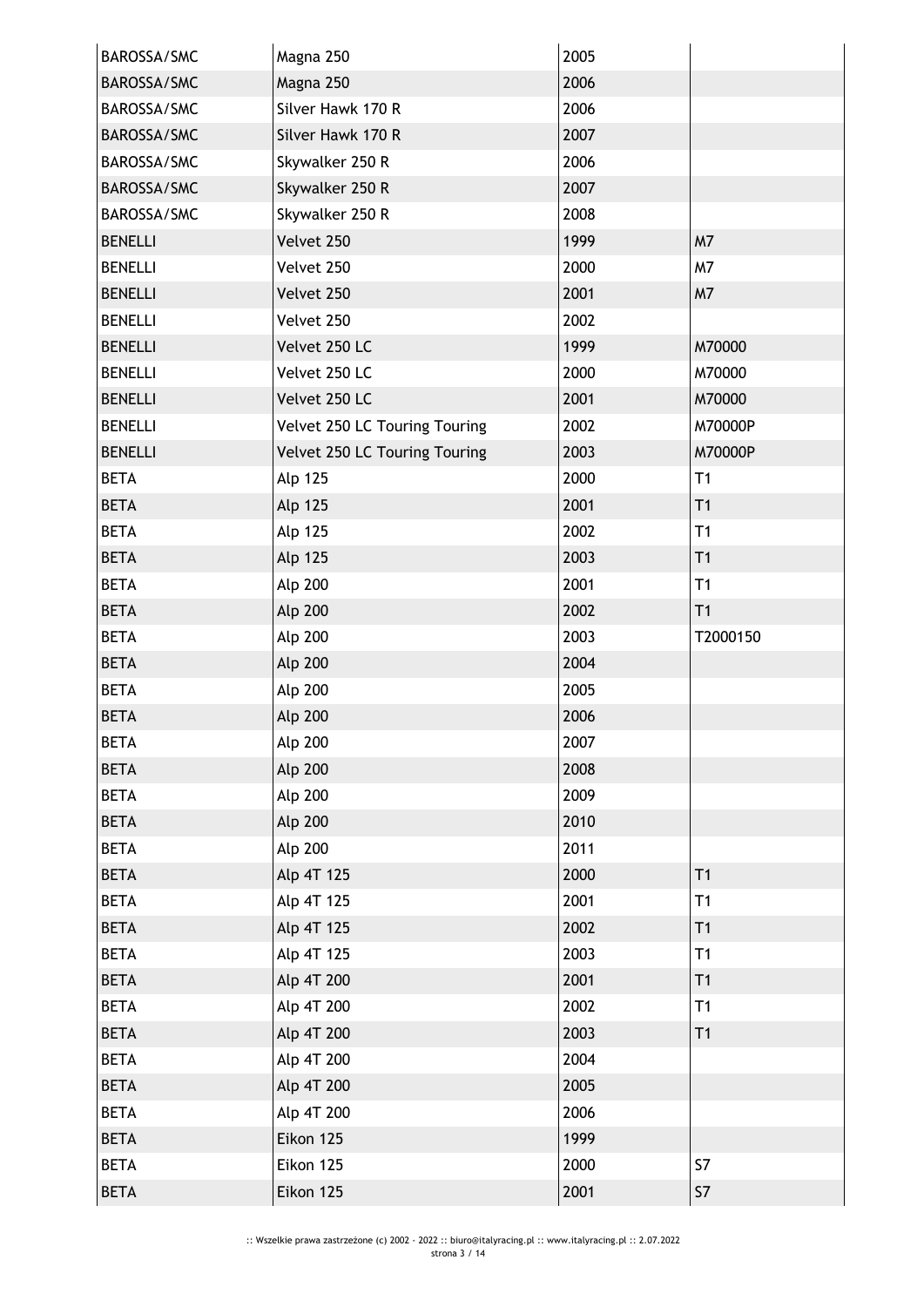| <b>BETA</b>       | Eikon 125                | 2002 | <b>S7</b> |
|-------------------|--------------------------|------|-----------|
| <b>BETA</b>       | Eikon 125                | 2003 | S7        |
| <b>BETA</b>       | Eikon 125                | 2004 |           |
| <b>BETA</b>       | Eikon 125                | 2005 |           |
| <b>BETA</b>       | Urban 200                | 2009 | T50110    |
| <b>BETA</b>       | Urban 200                | 2010 | T50110    |
| <b>BETA</b>       | Urban 200                | 2011 |           |
| <b>BETA</b>       | Urban 200 Spezial        | 2009 | T50110    |
| <b>BETA</b>       | Urban 200 Spezial        | 2010 | T50110    |
| <b>BETA</b>       | Urban 200 Spezial        | 2011 | T50110    |
| <b>BOMBARDIER</b> | DS 650                   | 2000 |           |
| <b>BOMBARDIER</b> | DS 650                   | 2001 |           |
| <b>BOMBARDIER</b> | DS 650                   | 2002 |           |
| <b>BOMBARDIER</b> | DS 650 BajaX             | 2000 |           |
| <b>BOMBARDIER</b> | DS 650 BajaX             | 2001 |           |
| <b>BOMBARDIER</b> | DS 650 BajaX             | 2002 |           |
| <b>BOMBARDIER</b> | Traxter 650 Auto CVT     | 2005 |           |
| <b>BOMBARDIER</b> | Traxter 650 Max Auto CVT | 2004 |           |
| <b>BOMBARDIER</b> | Traxter 650 Max Auto CVT | 2005 |           |
| <b>BOMBARDIER</b> | Traxter 650 XT Auto CVT  | 2005 |           |
| BUFFALO/QUELLE    | 150                      | 2009 |           |
| <b>DERBI</b>      | <b>DXR 200 AC</b>        | 2004 |           |
| <b>DERBI</b>      | <b>DXR 200 AC</b>        | 2005 | SM1B1A    |
| <b>DERBI</b>      | <b>DXR 200 AC</b>        | 2006 | SM1B1A    |
| <b>DERBI</b>      | <b>DXR 200 AC</b>        | 2007 | SM1B1A    |
| <b>DERBI</b>      | <b>DXR 200 AC</b>        | 2008 | SM1B1A    |
| <b>ERING</b>      | SMC Stinger 170          | 2004 |           |
| <b>ERING</b>      | SMC Stinger 170          | 2005 |           |
| <b>ERING</b>      | SMC Stinger 170          | 2006 |           |
| <b>ERING</b>      | SMC Stinger 200          | 2006 |           |
| <b>EXPLORER</b>   | Stinger 250              | 2003 |           |
| <b>EXPLORER</b>   | Stinger 250              | 2004 |           |
| <b>EXPLORER</b>   | Stinger 250              | 2005 |           |
| <b>EXPLORER</b>   | Stinger 250              | 2006 |           |
| <b>EXPLORER</b>   | Stinger 250              | 2007 |           |
| <b>EXPLORER</b>   | Stinger 250              | 2008 |           |
| <b>EXPLORER</b>   | Stinger 250              | 2009 |           |
| <b>EXPLORER</b>   | Stinger 250              | 2010 |           |
| <b>EXPLORER</b>   | Stinger 250              | 2011 |           |
| <b>EXPLORER</b>   | Titan 300                | 2006 |           |
| <b>EXPLORER</b>   | Titan 300                | 2007 |           |
| <b>EXPLORER</b>   | Titan 300                | 2008 |           |
| <b>EXPLORER</b>   | Titan 300                | 2009 |           |
| <b>EXPLORER</b>   | Titan 300                | 2010 |           |
|                   |                          |      |           |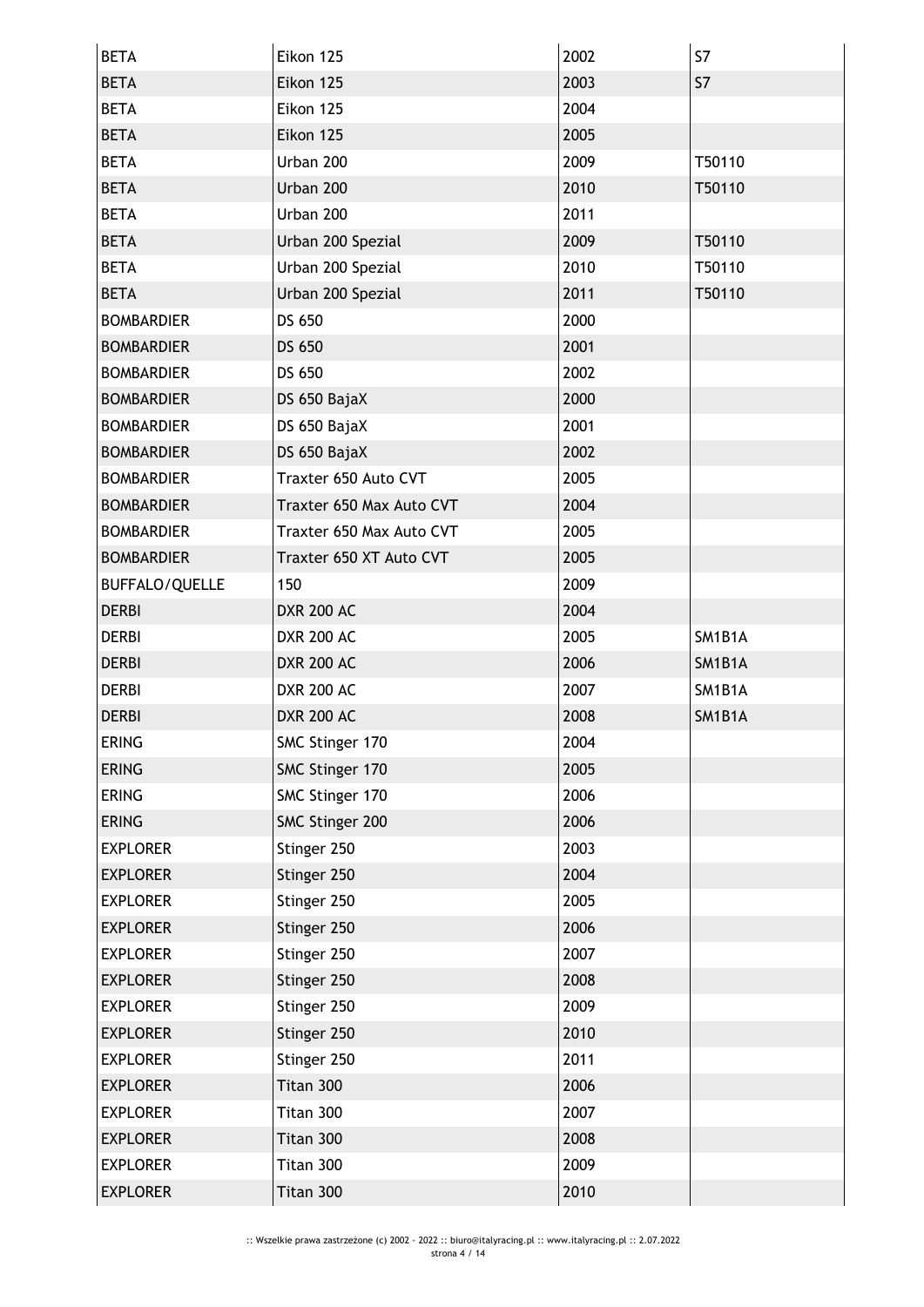| <b>EXPLORER</b> | Titan 300              | 2011 |             |
|-----------------|------------------------|------|-------------|
| <b>HONDA</b>    | FT 500                 | 1982 | <b>PC07</b> |
| <b>HONDA</b>    | FT 500                 | 1983 | PC07        |
| <b>HONDA</b>    | FT 500                 | 1984 | PC07        |
| <b>HONDA</b>    | FT 500                 | 1985 | PC07        |
| <b>HONDA</b>    | <b>XL 200 R</b>        | 1983 | <b>MD06</b> |
| <b>HONDA</b>    | <b>XL 200 R</b>        | 1984 | <b>MD06</b> |
| <b>HONDA</b>    | <b>XL 400 R</b>        | 1984 |             |
| <b>HONDA</b>    | <b>XL 400 R</b>        | 1985 |             |
| <b>HYOSUNG</b>  | Boomer 125             | 2003 | MS1         |
| <b>HYOSUNG</b>  | Boomer 125             | 2004 | MS1         |
| <b>HYOSUNG</b>  | Boomer/Exceed/MS1 125  | 2002 | KM4CF42A    |
| <b>HYOSUNG</b>  | Boomer/Exceed/MS1 125  | 2003 | KM4CF42A    |
| <b>HYOSUNG</b>  | Boomer/Exceed/MS1 125  | 2004 | KM4CF42A    |
| <b>HYOSUNG</b>  | Cruise 125 I           | 1997 | GA          |
| <b>HYOSUNG</b>  | GPS 125 Hyper          | 1998 | KM4CF41A7   |
| <b>HYOSUNG</b>  | GPS 125 Hyper          | 1999 | KM4CF41A7   |
| <b>HYOSUNG</b>  | GPS 125 Hyper          | 2000 | KM4CF41A7   |
| <b>HYOSUNG</b>  | GPS 125 Hyper          | 2001 | KM4CF41A7   |
| <b>HYOSUNG</b>  | GS 125                 | 1997 |             |
| <b>HYOSUNG</b>  | GS 125                 | 1998 |             |
| <b>HYOSUNG</b>  | GS 125                 | 1999 |             |
| <b>HYOSUNG</b>  | GS 125                 | 2000 |             |
| <b>HYOSUNG</b>  | Hyper 125              | 1998 | GPS         |
| <b>HYOSUNG</b>  | Hyper 125              | 1999 | GPS         |
| <b>HYOSUNG</b>  | Hyper 125              | 2000 | <b>GPS</b>  |
| <b>HYOSUNG</b>  | Hyper 125              | 2001 | GPS         |
| <b>ITALJET</b>  | Jupiter 250 4T         | 2001 | JC          |
| <b>ITALJET</b>  | Jupiter 250 4T         | 2002 | JC          |
| <b>ITALJET</b>  | Jupiter 250 4T         | 2003 | JC          |
| <b>AWAL</b>     | Classic 650            | 2005 |             |
| <b>JAWA</b>     | Style 650              | 2005 |             |
| KAWASAKI        | KEF 300 B Lakota       | 1995 |             |
| <b>KAWASAKI</b> | KEF 300 B Lakota       | 1996 |             |
| <b>KAWASAKI</b> | KEF 300 B Lakota       | 1997 |             |
| KAWASAKI        | KEF 300 B Lakota       | 1998 |             |
| KAWASAKI        | KEF 300 B Lakota       | 1999 |             |
| KAWASAKI        | KEF 300 B Lakota       | 2000 |             |
| KAWASAKI        | KEF 300 B Lakota       | 2001 |             |
| <b>KAWASAKI</b> | KEF 300 B Lakota       | 2002 |             |
| KAWASAKI        | KEF 300 B Lakota       | 2003 |             |
| <b>KAWASAKI</b> | KEF 300 B Lakota Sport | 2001 |             |
| <b>KAWASAKI</b> | KEF 300 B Lakota Sport | 2002 |             |
| KAWASAKI        | KEF 300 B Lakota Sport | 2003 |             |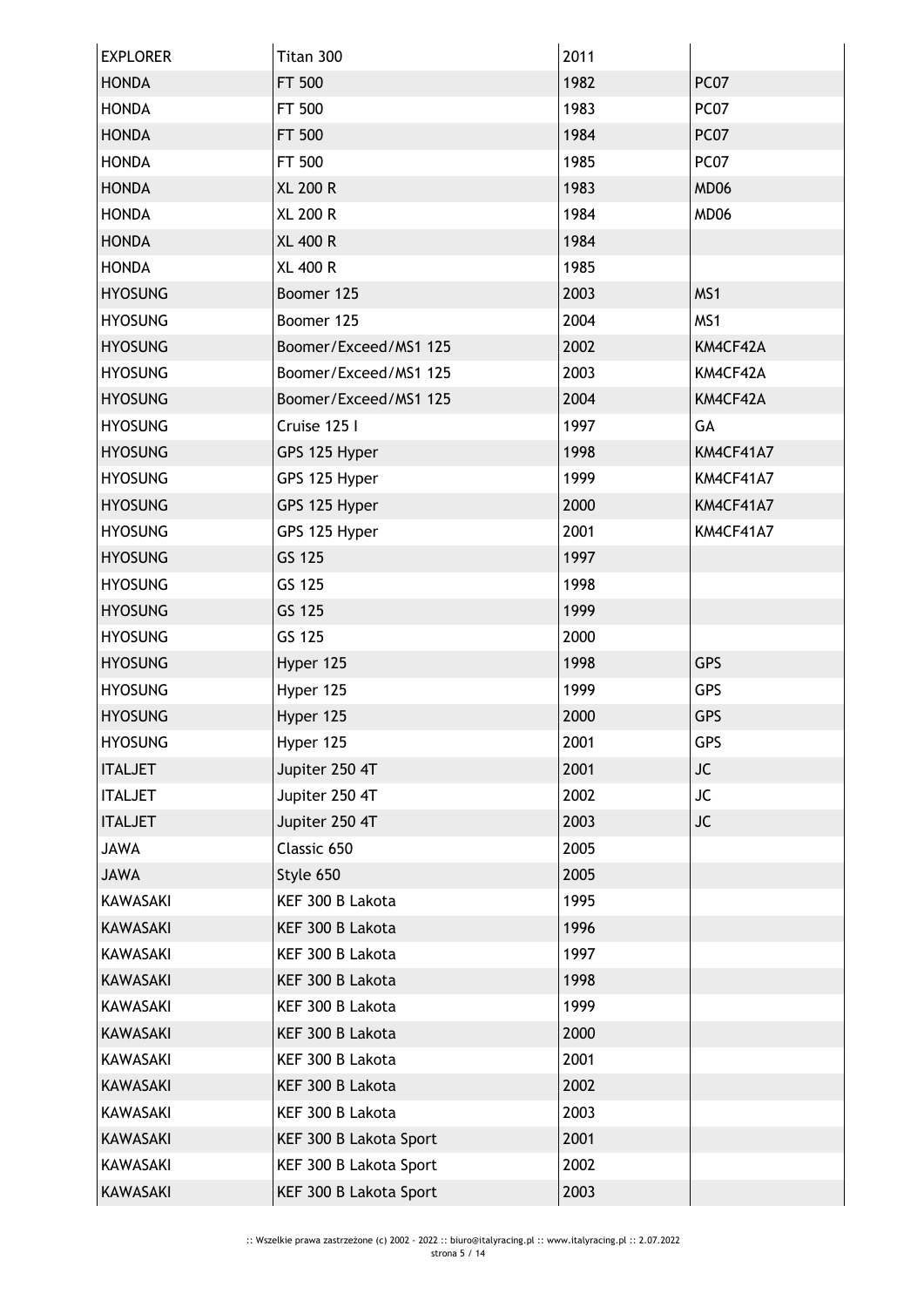| <b>KAWASAKI</b> | <b>KLE 400</b>        | 1993 |               |
|-----------------|-----------------------|------|---------------|
| <b>KAWASAKI</b> | <b>KLE 400</b>        | 1994 |               |
| KAWASAKI        | <b>KLE 400</b>        | 1995 |               |
| <b>KAWASAKI</b> | <b>KLE 400</b>        | 1996 |               |
| KAWASAKI        | KLF 220 A Bayou       | 2000 |               |
| <b>KAWASAKI</b> | KLF 220 A Bayou       | 2001 |               |
| <b>KAWASAKI</b> | KLF 300 B Bayou 2x4   | 2000 |               |
| <b>KAWASAKI</b> | KLF 300 B Bayou 2x4   | 2001 |               |
| KAWASAKI        | KLF 300 B Bayou 2x4   | 2002 |               |
| <b>KAWASAKI</b> | KLF 300 B Bayou 2x4   | 2003 |               |
| <b>KAWASAKI</b> | KLF 300 B Bayou 2x4   | 2004 |               |
| <b>KAWASAKI</b> | KLF 300 B Bayou 2x4   | 2005 |               |
| <b>KAWASAKI</b> | KLF 300 B Bayou 2x4   | 2006 |               |
| <b>KAWASAKI</b> | KLF 300 B Bayou 2x4   | 2007 |               |
| <b>KAWASAKI</b> | KLF 300 C Bayou 4x4   | 1989 |               |
| <b>KAWASAKI</b> | KLF 300 C Bayou 4x4   | 2000 |               |
| <b>KAWASAKI</b> | KLF 300 C Bayou 4x4   | 2001 |               |
| <b>KAWASAKI</b> | KLF 300 C Bayou 4x4   | 2002 |               |
| <b>KAWASAKI</b> | KLF 300 C Bayou 4x4   | 2003 |               |
| <b>KAWASAKI</b> | KLF 300 C Bayou 4x4   | 2004 |               |
| <b>KAWASAKI</b> | KLF 300 C Bayou 4x4   | 2005 |               |
| <b>KAWASAKI</b> | KLF 300 C Bayou 4x4   | 2006 |               |
| <b>KAWASAKI</b> | KLF 300 C Bayou 4x4   | 2007 |               |
| <b>KAWASAKI</b> | <b>KLX 125</b>        | 2003 |               |
| KAWASAKI        | <b>KLX 125</b>        | 2004 |               |
| <b>KAWASAKI</b> | KVF 300 A Prairie 4x4 | 2000 |               |
| KAWASAKI        | KVF 300 A Prairie 4x4 | 2001 |               |
| <b>KAWASAKI</b> | KVF 300 A Prairie 4x4 | 2002 |               |
| KAWASAKI        | KVF 300 B Prairie 4x4 | 1999 |               |
| <b>KAWASAKI</b> | KVF 300 B Prairie 4x4 | 2000 |               |
| <b>KAWASAKI</b> | KVF 300 B Prairie 4x4 | 2001 |               |
| KAWASAKI        | KVF 300 B Prairie 4x4 | 2002 |               |
| KAWASAKI        | Z 400 GP M            | 1983 | <b>KZ400M</b> |
| <b>KAWASAKI</b> | Z 400 J               | 1980 | <b>KZ400J</b> |
| KAWASAKI        | Z 400 J               | 1981 | <b>KZ400J</b> |
| <b>KAWASAKI</b> | Z 400 J               | 1982 | <b>KZ400J</b> |
| KAWASAKI        | Z 500 B               | 1979 | <b>KZ500B</b> |
| KAWASAKI        | Z 500 B               | 1980 | <b>KZ500B</b> |
| <b>KREIDLER</b> | Mustang 125           | 1997 | <b>SM</b>     |
| <b>KREIDLER</b> | Mustang 125           | 1998 | <b>CHP</b>    |
| <b>KREIDLER</b> | Mustang 125           | 1999 | <b>CHP</b>    |
| <b>KREIDLER</b> | Mustang 125           | 2000 | <b>CHP</b>    |
| <b>KREIDLER</b> | Mustang 170 Utility   | 2004 |               |
| <b>KREIDLER</b> | Mustang 170 Utility   | 2005 |               |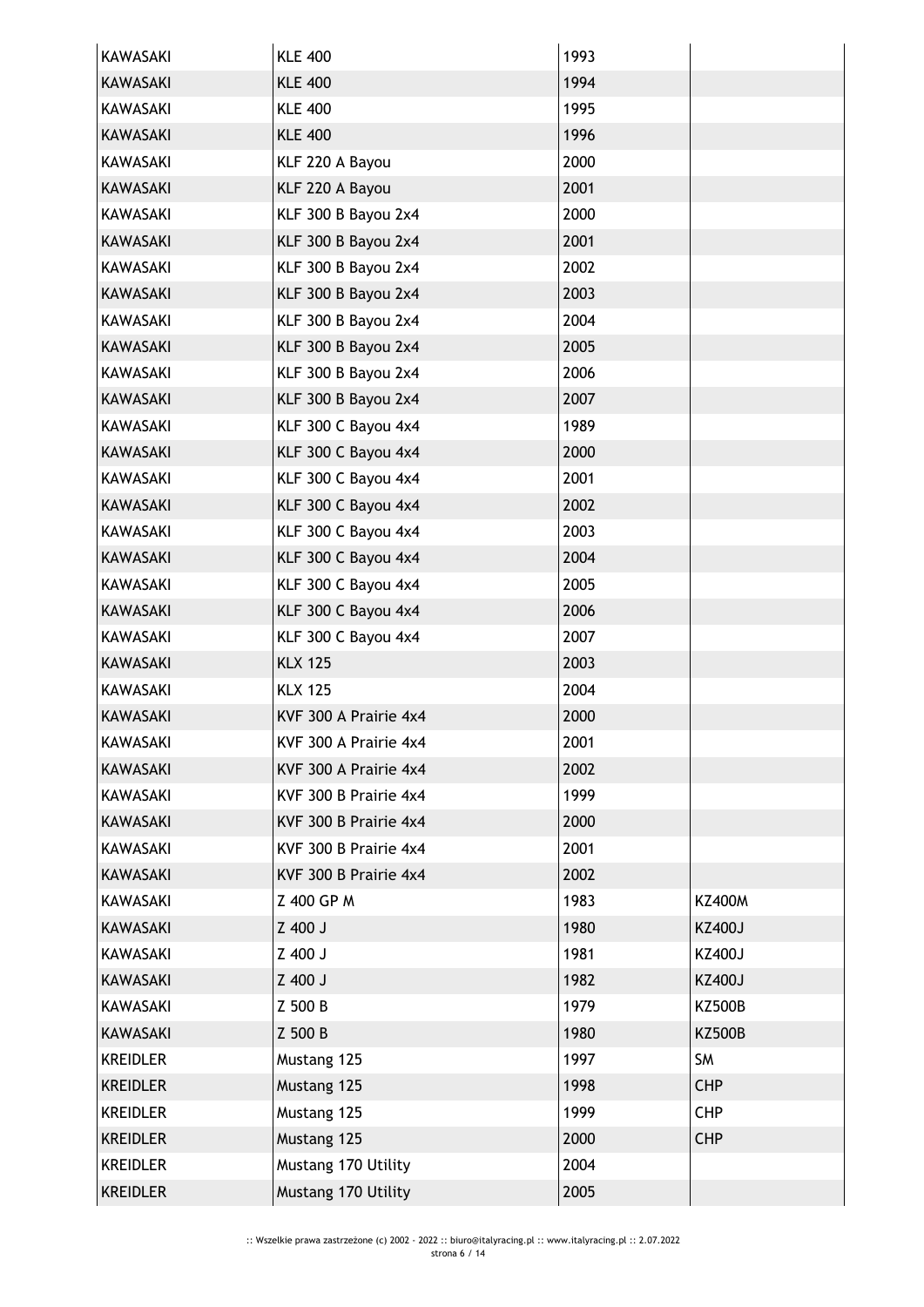| <b>KREIDLER</b> | Mustang 170 Utility               | 2006 |            |
|-----------------|-----------------------------------|------|------------|
| <b>KREIDLER</b> | Mustang 200                       | 2005 |            |
| <b>KREIDLER</b> | Mustang 200                       | 2006 |            |
| <b>KTM</b>      | Adventure 640 R                   | 1999 | 4T-640 EGS |
| <b>KTM</b>      | Adventure 640 R                   | 2000 | 4T-640 EGS |
| <b>KTM</b>      | Adventure 640 R                   | 2001 | 4T-640 EGS |
| <b>KTM</b>      | <b>Duke 620 E</b>                 | 1997 |            |
| <b>KTM</b>      | <b>Duke 620 E</b>                 | 1998 |            |
| <b>KTM</b>      | <b>Duke 640 E</b>                 | 1999 | DK II      |
| <b>KTM</b>      | Duke 640 E                        | 2000 | DK II      |
| <b>KTM</b>      | <b>Duke 640 E</b>                 | 2001 | DK II      |
| <b>KTM</b>      | Duke-E 620                        | 1997 |            |
| <b>KTM</b>      | Duke-E 620                        | 1998 |            |
| <b>KTM</b>      | <b>EGS 400 LC4</b>                | 1998 |            |
| <b>KTM</b>      | <b>EGS 400 LC4 E</b>              | 1997 |            |
| <b>KTM</b>      | <b>EGS 400 LC4 E</b>              | 1998 |            |
| <b>KTM</b>      | <b>EGS 400 LC4 E</b>              | 1999 |            |
| <b>KTM</b>      | <b>EGS 400 LC4 E</b>              | 2000 |            |
| <b>KTM</b>      | <b>EGS 400 LC4 E</b>              | 2001 |            |
| <b>KTM</b>      | EGS 400 LC4 LSE                   | 1997 |            |
| <b>KTM</b>      | EGS 620 LC4 E                     | 1997 |            |
| <b>KTM</b>      | EGS 620 LC4 E Adventurer          | 1998 |            |
| <b>KTM</b>      | EGS 620 LC4 LSE                   | 1998 |            |
| <b>KTM</b>      | LC4 640 E                         | 1998 | 4T-640 EGS |
| <b>KTM</b>      | LC4 640 E                         | 1999 | 4T-640 EGS |
| <b>KTM</b>      | LC4 640 E                         | 2000 | 4T-640 EGS |
| <b>KTM</b>      | LC4 640 E                         | 2001 | 4T-640 EGS |
| <b>KTM</b>      | SC 400 LC4 Super Competition      | 1982 |            |
| <b>KTM</b>      | SC 400 LC4 Super Competition      | 1999 |            |
| <b>KTM</b>      | SC 400 LC4 Super Competition      | 2000 |            |
| <b>KTM</b>      | SC 620 LC4 Super Competition      | 1999 |            |
| <b>KTM</b>      | SC 620 LC4 Super Competition      | 2000 |            |
| <b>KTM</b>      | SC 620 LC4 Super Competition      | 2001 |            |
| <b>KTM</b>      | SC 620 LC4 Super Moto Competition | 2000 |            |
| <b>KTM</b>      | SC 620 LC4 Super Moto Competition | 2001 |            |
| <b>KYMCO</b>    | <b>CK 125</b>                     | 2006 |            |
| <b>KYMCO</b>    | MX 150                            | 2004 | L1         |
| <b>KYMCO</b>    | <b>MX 150</b>                     | 2005 |            |
| <b>KYMCO</b>    | <b>Mxer 150</b>                   | 2003 | L10030     |
| <b>KYMCO</b>    | <b>Mxer 150</b>                   | 2004 | L10050     |
| <b>KYMCO</b>    | <b>Mxer 150</b>                   | 2005 | L10050     |
| <b>KYMCO</b>    | <b>Mxer 150</b>                   | 2006 | L10050     |
| <b>KYMCO</b>    | <b>Mxer 150</b>                   | 2007 | L10050     |
| <b>KYMCO</b>    | <b>MXU 150</b>                    | 2007 | L80000     |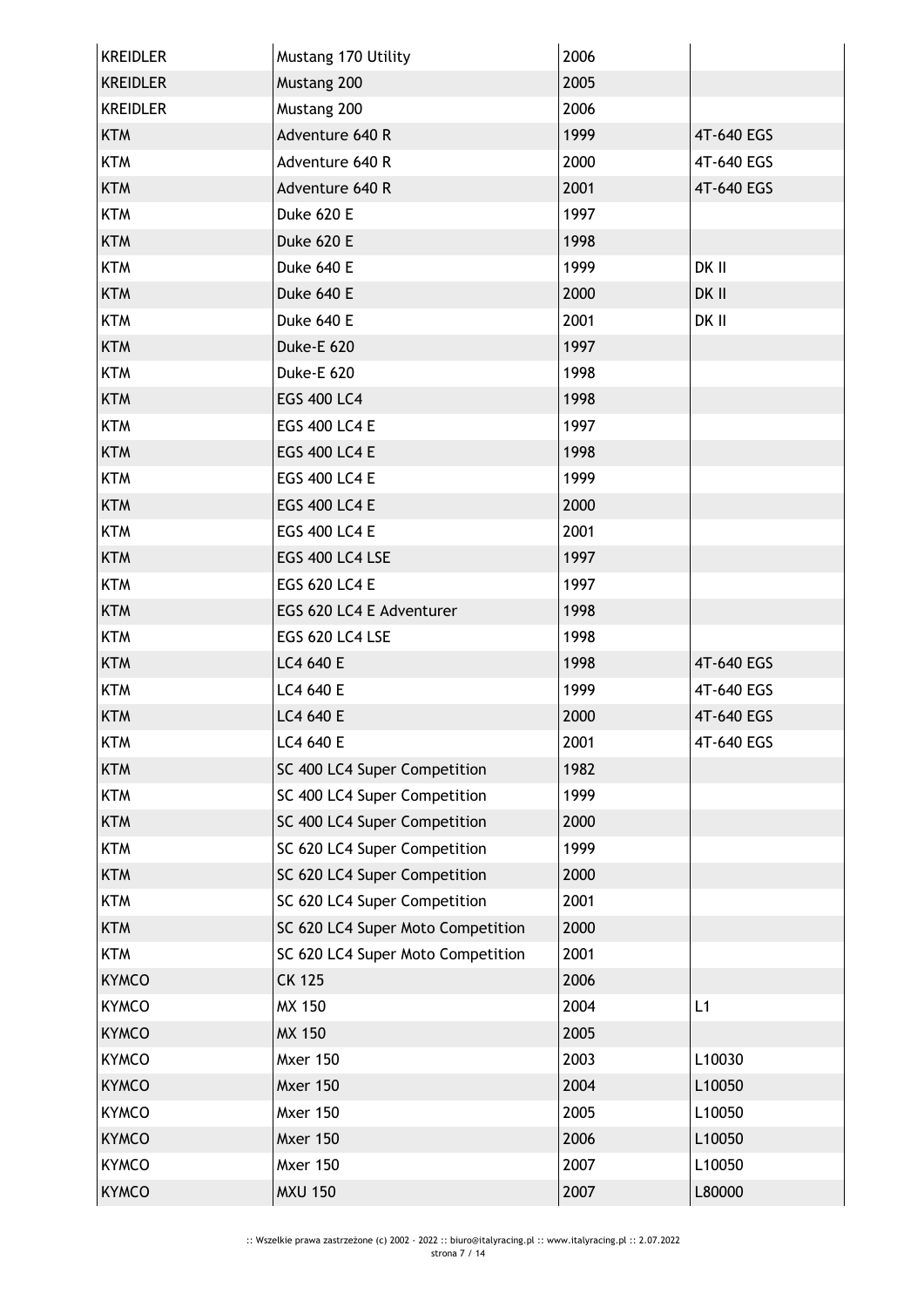| <b>KYMCO</b>    | <b>MXU 150</b>          | 2008 | L80000    |
|-----------------|-------------------------|------|-----------|
| <b>KYMCO</b>    | <b>MXU 150</b>          | 2009 | L80000    |
| <b>KYMCO</b>    | <b>MXU 150</b>          | 2010 | L80000    |
| <b>KYMCO</b>    | <b>MXU 150</b>          | 2011 |           |
| <b>KYMCO</b>    | Pulsar 125              | 2001 | RJ25CB    |
| <b>KYMCO</b>    | Pulsar 125              | 2002 | RJ25CB    |
| <b>KYMCO</b>    | Pulsar 125              | 2003 | RJ25CB    |
| <b>KYMCO</b>    | Pulsar 125              | 2004 | RJ25CB    |
| <b>KYMCO</b>    | Stryker 125 Off Road    | 1999 | AF25AA/AB |
| <b>KYMCO</b>    | Stryker 125 Off Road    | 2000 | AF25AA/AB |
| <b>KYMCO</b>    | Stryker 125 Off Road    | 2001 | AF25AA/AB |
| <b>KYMCO</b>    | Stryker 125 Off Road    | 2002 | AF25AA/AB |
| <b>KYMCO</b>    | Stryker 125 Off Road    | 2003 | AF25AA/AB |
| <b>KYMCO</b>    | Stryker 125 Off Road    | 2004 | AF25AA/AB |
| <b>KYMCO</b>    | Stryker 125 Off Road    | 2005 | AF25AA/AB |
| <b>KYMCO</b>    | Stryker 125 On Road     | 2000 | AF25AA/AB |
| <b>KYMCO</b>    | Stryker 125 On Road     | 2001 | AF25AA/AB |
| <b>KYMCO</b>    | Stryker 125 On Road     | 2002 | AF25AA/AB |
| <b>KYMCO</b>    | Stryker 125 On Road     | 2003 | AF25AA/AB |
| <b>KYMCO</b>    | Stryker 125 On Road     | 2004 | AF25AA/AB |
| <b>KYMCO</b>    | Stryker 125 On Road     | 2005 | AF25AA/AB |
| <b>KYMCO</b>    | Stryker II 125          | 2006 |           |
| <b>KYMCO</b>    | Stryker II 125 Off Road | 2006 | DA25BB    |
| <b>KYMCO</b>    | Stryker II 125 Off Road | 2007 | DA25BB    |
| <b>KYMCO</b>    | <b>Zing 125</b>         | 1997 | RF25AC    |
| <b>KYMCO</b>    | <b>Zing 125</b>         | 1998 | RF25AC    |
| <b>KYMCO</b>    | Zing 125                | 1999 | RF25AC    |
| <b>KYMCO</b>    | <b>Zing 125</b>         | 2000 | RF25AC    |
| <b>KYMCO</b>    | $Zing$ 125              | 2001 | RF25AC    |
| <b>MALAGUTI</b> | Madison 250             | 1999 | 54        |
| <b>MALAGUTI</b> | Madison 250             | 2000 | 54        |
| <b>MALAGUTI</b> | Madison 250             | 2001 | 54        |
| <b>MALAGUTI</b> | Madison 250             | 2002 | 54        |
| <b>REX</b>      | 150 Quad                | 2007 |           |
| <b>REX</b>      | 150 Quad                | 2008 |           |
| <b>REX</b>      | 150 Quad                | 2009 |           |
| <b>REX</b>      | 150 Quad                | 2010 |           |
| <b>REX</b>      | 150 Quad                | 2011 |           |
| <b>REX</b>      | Chopper 125             | 1998 |           |
| <b>REX</b>      | Chopper 125             | 1999 |           |
| <b>REX</b>      | Chopper 125             | 2000 |           |
| <b>REX</b>      | Cruiser 125             | 1999 |           |
| <b>REX</b>      | Cruiser 125             | 2000 |           |
| <b>REX</b>      | Rex 150 Quad            | 2007 |           |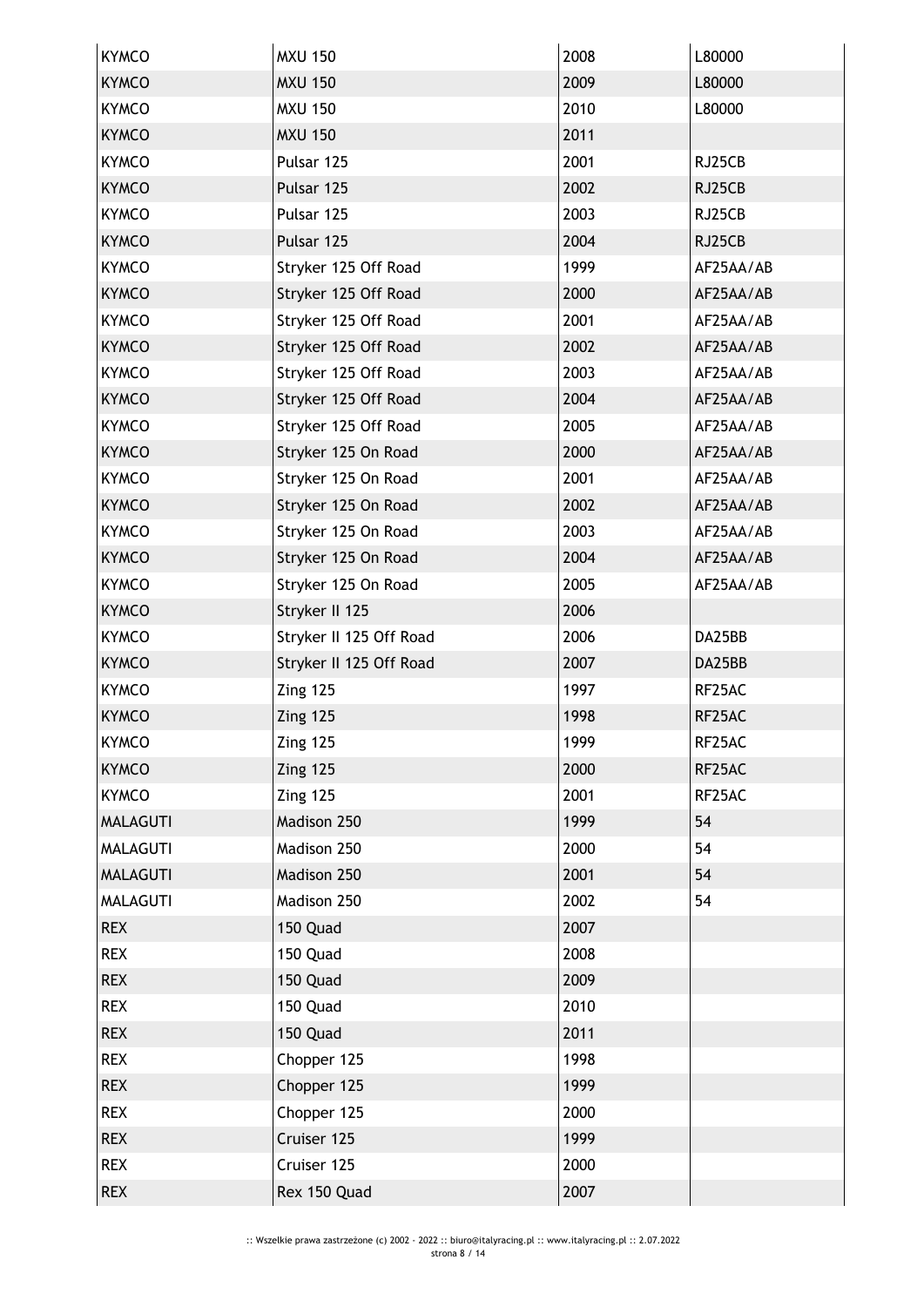| SANGYANG/SYM   | Husky 125        | 1995 |         |
|----------------|------------------|------|---------|
| SANGYANG/SYM   | Husky 125        | 1996 |         |
| SANGYANG/SYM   | Husky 125        | 1997 |         |
| SANGYANG/SYM   | Husky 125        | 1998 |         |
| SANGYANG/SYM   | Husky 125        | 1999 |         |
| SANGYANG/SYM   | Husky 125        | 2000 |         |
| SANGYANG/SYM   | Husky 125        | 2001 |         |
| SANGYANG/SYM   | Husky 125        | 2002 |         |
| SANGYANG/SYM   | Husky 125        | 2003 |         |
| SANGYANG/SYM   | Husky 125        | 2004 |         |
| SANGYANG/SYM   | Husky 125        | 2005 |         |
| SANGYANG/SYM   | Wolf Legend 125  | 2006 |         |
| SANGYANG/SYM   | Wolf Legend 125  | 2007 | PA12B-6 |
| <b>SUNDIRO</b> | <b>XDZ 125 T</b> | 1997 |         |
| <b>SUNDIRO</b> | <b>XDZ 125 T</b> | 1998 |         |
| <b>SUNDIRO</b> | XDZ 125 T        | 1999 |         |
| <b>SUZUKI</b>  | DR 125 SE        | 1995 | SF44A   |
| <b>SUZUKI</b>  | <b>DR 125 SE</b> | 1996 | SF44A   |
| <b>SUZUKI</b>  | DR 125 SE        | 1997 | SF44A   |
| <b>SUZUKI</b>  | DR 125 SE        | 1998 | SF44A   |
| <b>SUZUKI</b>  | DR 125 SE        | 1999 | SF44A   |
| <b>SUZUKI</b>  | <b>DR 125 SE</b> | 2000 | SF44A   |
| <b>SUZUKI</b>  | DR 200 SE        | 1995 |         |
| <b>SUZUKI</b>  | <b>DR 200 SE</b> | 1996 |         |
| <b>SUZUKI</b>  | <b>DR 200 SE</b> | 1997 |         |
| <b>SUZUKI</b>  | <b>DR 200 SE</b> | 1998 |         |
| <b>SUZUKI</b>  | <b>DR 200 SE</b> | 1999 |         |
| <b>SUZUKI</b>  | <b>DR 200 SE</b> | 2000 |         |
| <b>SUZUKI</b>  | <b>DR 200 SE</b> | 2001 |         |
| <b>SUZUKI</b>  | DR 200 SE        | 2002 |         |
| <b>SUZUKI</b>  | DR-Z 125 L       | 2007 | DF43B   |
| <b>SUZUKI</b>  | DR-Z 125 L       | 2008 | DF43B   |
| <b>SUZUKI</b>  | DR-Z 125 L       | 2009 | DF43B   |
| <b>SUZUKI</b>  | DR-Z 125 L       | 2010 | DF43B   |
| <b>SUZUKI</b>  | DR-Z 125 L       | 2011 | DF43B   |
| <b>SUZUKI</b>  | <b>GN 125</b>    | 1994 | NF41A   |
| <b>SUZUKI</b>  | <b>GN 125</b>    | 1995 | NF41A   |
| <b>SUZUKI</b>  | <b>GN 125</b>    | 1996 | NF41A   |
| <b>SUZUKI</b>  | <b>GN 125</b>    | 1997 | NF41A   |
| <b>SUZUKI</b>  | <b>GN 125</b>    | 1998 | NF41A   |
| <b>SUZUKI</b>  | <b>GN 125</b>    | 1999 | NF41A   |
| <b>SUZUKI</b>  | <b>GN 250</b>    | 1985 | NJ42AD  |
| <b>SUZUKI</b>  | <b>GN 250</b>    | 1986 | NJ42AD  |
| <b>SUZUKI</b>  | <b>GN 250</b>    | 1987 | NJ42AD  |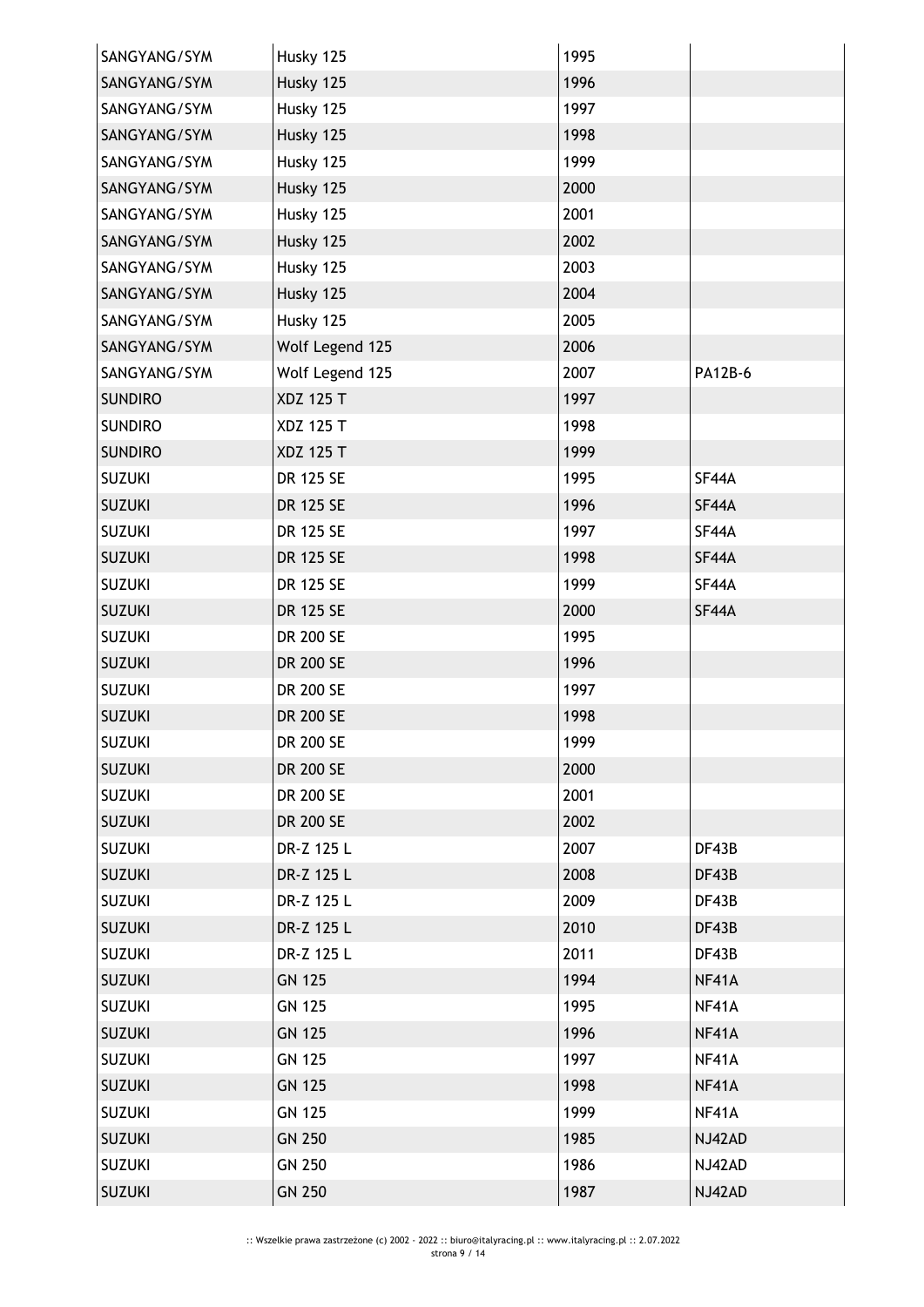| <b>SUZUKI</b> | <b>GN 250</b>         | 1988 | NJ42AD       |
|---------------|-----------------------|------|--------------|
| <b>SUZUKI</b> | <b>GN 250</b>         | 1991 | NJ42A        |
| <b>SUZUKI</b> | <b>GN 250</b>         | 1992 | NJ42A        |
| <b>SUZUKI</b> | <b>GN 250</b>         | 1993 | NJ42A        |
| <b>SUZUKI</b> | <b>GN 250</b>         | 1994 | <b>NJ42A</b> |
| <b>SUZUKI</b> | <b>GN 250</b>         | 1995 | NJ42A        |
| <b>SUZUKI</b> | <b>GN 250</b>         | 1996 | NJ42A        |
| <b>SUZUKI</b> | <b>GN 250</b>         | 1997 | <b>NJ42A</b> |
| <b>SUZUKI</b> | <b>GN 250</b>         | 1998 | NJ42A        |
| <b>SUZUKI</b> | <b>GN 250</b>         | 1999 | NJ42A        |
| <b>SUZUKI</b> | GS 125 S              | 1999 | AW1111       |
| <b>SUZUKI</b> | GS 125 SU             | 1999 | AW2111       |
| <b>SUZUKI</b> | GZ 125 Marauder       | 1998 | AP1311       |
| <b>SUZUKI</b> | GZ 125 Marauder       | 1999 | AP1311       |
| <b>SUZUKI</b> | GZ 125 Marauder       | 2000 | AP1311       |
| <b>SUZUKI</b> | GZ 125 Marauder       | 2001 | AP1311       |
| <b>SUZUKI</b> | GZ 125 Marauder       | 2002 | AP1311       |
| <b>SUZUKI</b> | GZ 125 Marauder       | 2003 | AP1711       |
| <b>SUZUKI</b> | GZ 125 Marauder       | 2004 | AP1711       |
| <b>SUZUKI</b> | GZ 125 Marauder       | 2005 | AP1711       |
| <b>SUZUKI</b> | GZ 250 Marauder       | 1999 | AR1211       |
| <b>SUZUKI</b> | GZ 250 Marauder       | 2000 | AR1211       |
| <b>SUZUKI</b> | GZ 250 Marauder       | 2001 | AR1211       |
| <b>SUZUKI</b> | GZ 250 Marauder       | 2002 |              |
| <b>SUZUKI</b> | GZ 250 Marauder       | 2003 |              |
| <b>SUZUKI</b> | GZ 250 Marauder       | 2004 |              |
| <b>SUZUKI</b> | GZ 250 Marauder       | 2005 |              |
| <b>SUZUKI</b> | GZ 250 Marauder       | 2006 |              |
| <b>SUZUKI</b> | GZ 250 Marauder       | 2007 |              |
| <b>SUZUKI</b> | GZ 250 Marauder       | 2008 |              |
| <b>SUZUKI</b> | <b>TU 125 XT</b>      | 1999 | AZ1211       |
| <b>SUZUKI</b> | <b>TU 125 XTU</b>     | 1999 | AZ2111       |
| YAMAHA        | FZR 1000 Genesis Exup | 1994 | 3LE          |
| YAMAHA        | FZR 1000 Genesis Exup | 1995 | 3LE          |
| YAMAHA        | FZR 750 RT Genesis    | 1988 | 2TT          |
| YAMAHA        | SR 125                | 1996 | 10F          |
| YAMAHA        | SR 125                | 1997 | 10F          |
| YAMAHA        | SR 125                | 1998 | 10F          |
| YAMAHA        | SR 125                | 1999 | 10F          |
| YAMAHA        | SR 125                | 2000 | 10F          |
| YAMAHA        | SR 125                | 2001 | 10F          |
| YAMAHA        | SR 125                | 2002 | 10F          |
| YAMAHA        | TW 125 Trailway       | 1999 | <b>DE011</b> |
| YAMAHA        | TW 125 Trailway       | 2000 | <b>DE011</b> |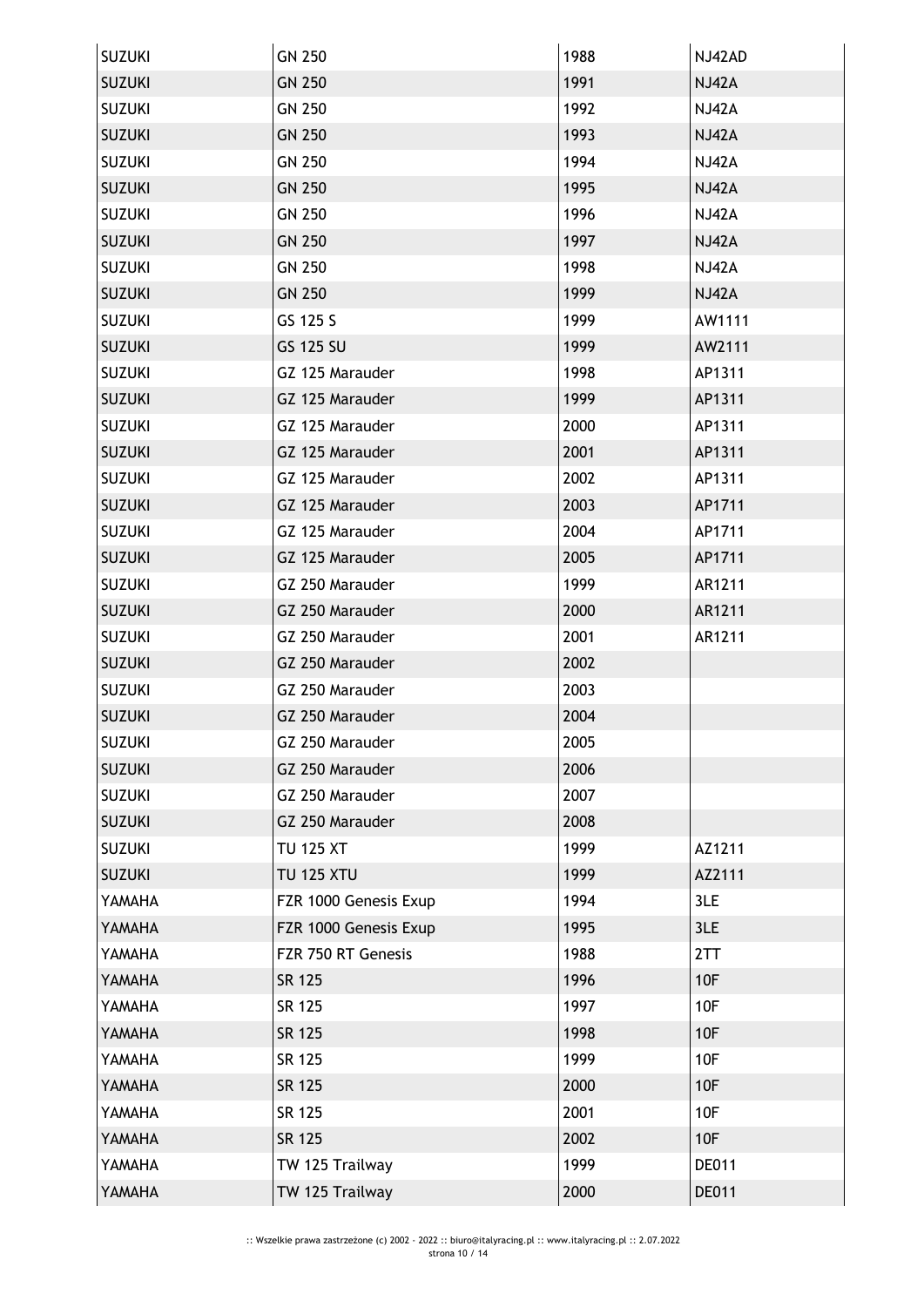| YAMAHA | TW 125 Trailway  | 2001 | <b>DE011</b> |
|--------|------------------|------|--------------|
| YAMAHA | TW 125 Trailway  | 2002 | <b>DE052</b> |
| YAMAHA | TW 125 Trailway  | 2003 | <b>DE054</b> |
| YAMAHA | <b>TW 200</b>    | 1987 |              |
| YAMAHA | <b>TW 200</b>    | 1988 |              |
| YAMAHA | <b>TW 200</b>    | 1989 |              |
| YAMAHA | <b>TW 200</b>    | 1990 |              |
| YAMAHA | <b>TW 200</b>    | 1991 |              |
| YAMAHA | <b>TW 200</b>    | 1992 |              |
| YAMAHA | <b>TW 200</b>    | 1993 |              |
| YAMAHA | <b>TW 200</b>    | 1994 |              |
| YAMAHA | <b>TW 200</b>    | 1995 |              |
| YAMAHA | <b>TW 200</b>    | 1996 |              |
| YAMAHA | <b>TW 200</b>    | 1997 |              |
| YAMAHA | <b>TW 200</b>    | 1998 |              |
| YAMAHA | <b>TW 200</b>    | 1999 |              |
| YAMAHA | <b>TW 200</b>    | 2000 |              |
| YAMAHA | <b>TW 200</b>    | 2001 |              |
| YAMAHA | <b>TW 200</b>    | 2002 |              |
| YAMAHA | <b>TW 200</b>    | 2003 |              |
| YAMAHA | <b>TW 200</b>    | 2004 |              |
| YAMAHA | VP 300 Versity   | 2003 | SH011        |
| YAMAHA | VP 300 Versity   | 2004 | SH014        |
| YAMAHA | XT 225 Serow     | 1993 |              |
| YAMAHA | XT 225 Serow     | 1994 |              |
| YAMAHA | XT 225 Serow     | 1995 |              |
| YAMAHA | XT 225 Serow     | 1996 |              |
| YAMAHA | XT 225 Serow     | 1997 |              |
| YAMAHA | XT 225 Serow     | 1998 |              |
| YAMAHA | XT 225 Serow     | 1999 |              |
| YAMAHA | XT 225 Serow     | 2000 |              |
| YAMAHA | XT 225 Serow     | 2001 |              |
| YAMAHA | <b>YBR 250</b>   | 2007 |              |
| YAMAHA | <b>YBR 250</b>   | 2008 |              |
| YAMAHA | <b>YBR 250</b>   | 2009 |              |
| YAMAHA | <b>YBR 250</b>   | 2010 |              |
| YAMAHA | <b>YBR 250</b>   | 2011 | <b>RG021</b> |
| YAMAHA | YFM 350 AN Bruin | 2004 | AH10W        |
| YAMAHA | YFM 350 AN Bruin | 2005 | AH10W        |
| YAMAHA | YFM 350 AN Bruin | 2006 |              |
| YAMAHA | YFM 350 Big Bear | 1994 |              |
| YAMAHA | YFM 350 Big Bear | 1995 |              |
| YAMAHA | YFM 350 Big Bear | 1996 |              |
| YAMAHA | YFM 350 Big Bear | 1997 |              |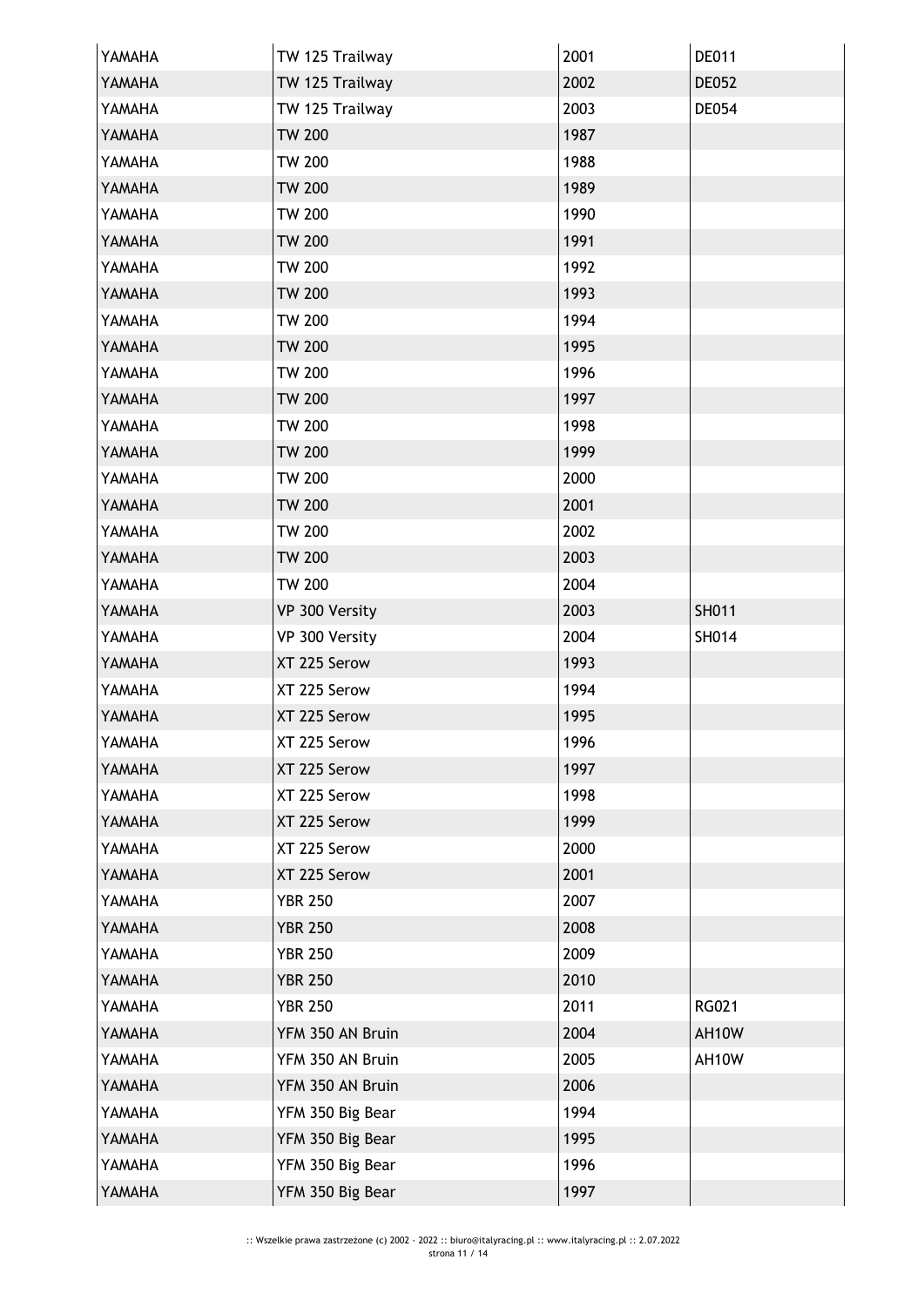| YAMAHA | YFM 350 Big Bear     | 1998 |       |
|--------|----------------------|------|-------|
| YAMAHA | YFM 350 Big Bear     | 1999 |       |
| YAMAHA | YFM 350 FX Wolverine | 2001 |       |
| YAMAHA | YFM 350 FX Wolverine | 2002 |       |
| YAMAHA | YFM 350 FX Wolverine | 2003 |       |
| YAMAHA | YFM 350 FX Wolverine | 2004 |       |
| YAMAHA | YFM 350 FX Wolverine | 2005 |       |
| YAMAHA | YFM 350 FX Wolverine | 2006 |       |
| YAMAHA | YFM 350 FX Wolverine | 2007 |       |
| YAMAHA | YFM 350 FX Wolverine | 2008 |       |
| YAMAHA | YFM 350 FX Wolverine | 2009 | AH14W |
| YAMAHA | YFM 350 Grizzly      | 2007 |       |
| YAMAHA | YFM 350 Grizzly      | 2008 |       |
| YAMAHA | YFM 350 Grizzly      | 2009 |       |
| YAMAHA | YFM 350 Grizzly      | 2010 | AH15W |
| YAMAHA | YFM 350 Grizzly      | 2011 |       |
| YAMAHA | YFM 350 R Raptor     | 2004 | AH12W |
| YAMAHA | YFM 350 R Raptor     | 2005 | AH12W |
| YAMAHA | YFM 350 R Raptor     | 2006 | AH12W |
| YAMAHA | YFM 350 R Raptor     | 2007 |       |
| YAMAHA | YFM 350 R Raptor     | 2008 |       |
| YAMAHA | YFM 350 R Raptor     | 2009 |       |
|        |                      |      |       |
| YAMAHA | YFM 350 R Warrior    | 2010 | AH18W |
| YAMAHA | YFM 350 R Warrior    | 2011 |       |
| YAMAHA | YFM 350 X Warrior    | 2000 | 3GD   |
| YAMAHA | YFM 350 X Warrior    | 2001 | 3GD   |
| YAMAHA | YFM 350 X Warrior    | 2002 | 3GD   |
| YAMAHA | YFM 350 X Warrior    | 2003 | 3GD   |
| YAMAHA | YFM 350 X Warrior    | 2004 | 3GD   |
| YAMAHA | YFM 400 Big Bear     | 1993 |       |
| YAMAHA | YFM 400 Big Bear     | 1994 |       |
| YAMAHA | YFM 400 Big Bear     | 1995 |       |
| YAMAHA | YFM 400 Big Bear     | 1996 |       |
| YAMAHA | YFM 400 Big Bear     | 1997 |       |
| YAMAHA | YFM 400 Big Bear     | 1998 |       |
| YAMAHA | YFM 400 Big Bear     | 1999 |       |
| YAMAHA | YFM 400 Big Bear     | 2000 |       |
| YAMAHA | YFM 400 Big Bear     | 2001 |       |
| YAMAHA | YFM 400 Big Bear     | 2002 |       |
| YAMAHA | YFM 400 Big Bear     | 2003 |       |
| YAMAHA | YFM 400 Big Bear     | 2004 |       |
| YAMAHA | YFM 400 Big Bear     | 2005 |       |
| YAMAHA | YFM 400 Kodiak       | 1993 |       |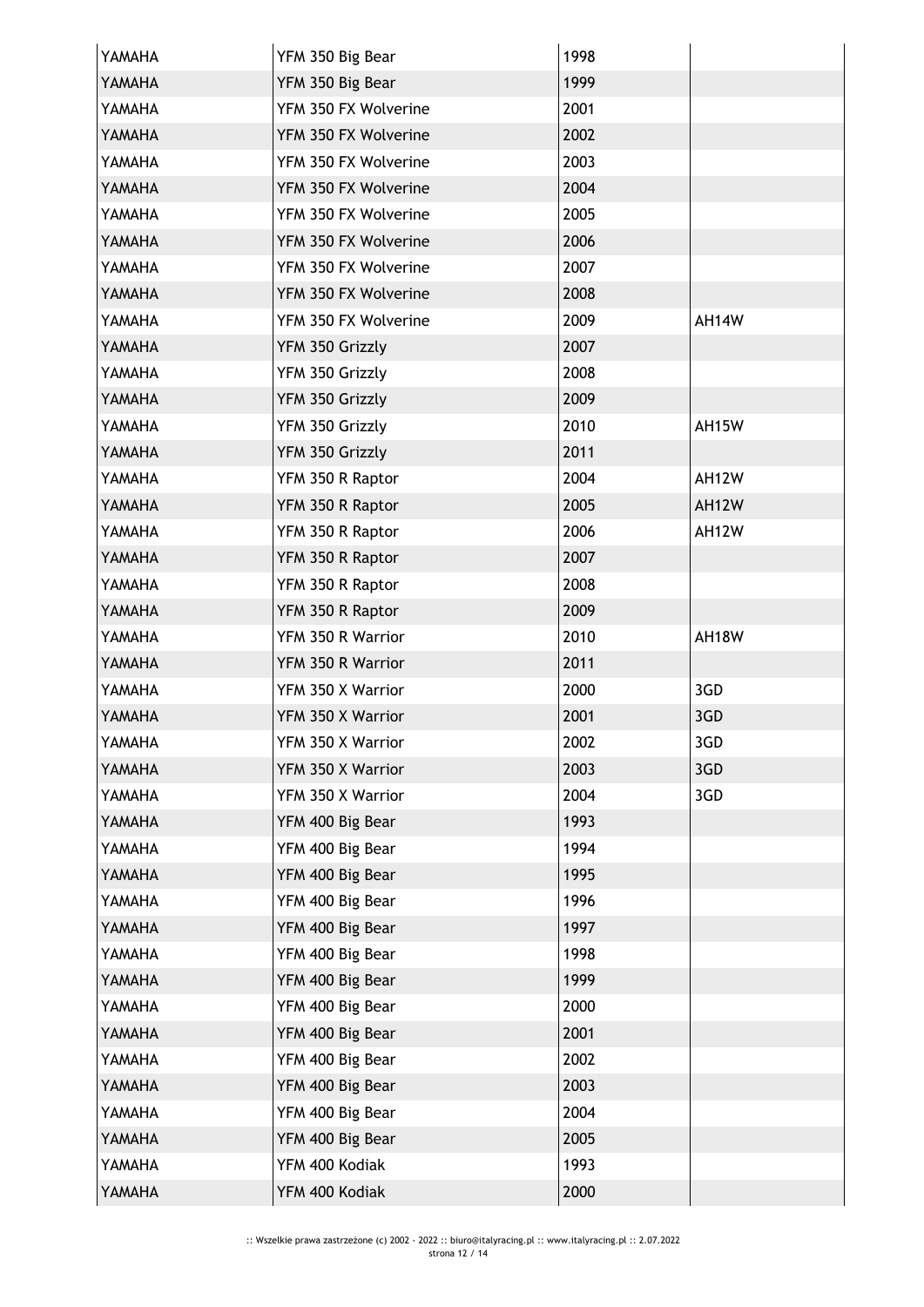| YAMAHA | YFM 400 Kodiak          | 2001 |       |
|--------|-------------------------|------|-------|
| YAMAHA | YFM 400 Kodiak          | 2002 |       |
| YAMAHA | YFM 400 Kodiak          | 2003 |       |
| YAMAHA | YFM 400 Kodiak          | 2004 |       |
| YAMAHA | YFM 400 Kodiak          | 2005 |       |
| YAMAHA | YFM 450 FAR Kodiak 4WD  | 2003 | AJ06W |
| YAMAHA | YFM 450 FAS Kodiak 4WD  | 2004 | AJ06W |
| YAMAHA | YFM 450 FAT Kodiak 4WD  | 2005 | AJ14W |
| YAMAHA | YFM 450 FAV Kodiak 4WD  | 2006 | AJ14W |
| YAMAHA | YFM 450 FG Grizzly      | 2007 |       |
| YAMAHA | YFM 450 FG Grizzly      | 2008 |       |
| YAMAHA | YFM 450 FG Grizzly      | 2009 |       |
| YAMAHA | YFM 450 FG Grizzly      | 2010 |       |
| YAMAHA | YFM 450 FG Grizzly      | 2011 |       |
| YAMAHA | YFM 450 FWAN Kodiak     | 2003 |       |
| YAMAHA | YFM 450 FWAN Kodiak     | 2004 |       |
| YAMAHA | YFM 450 FWAN Kodiak     | 2005 |       |
| YAMAHA | YFM 450 FWAN Kodiak     | 2006 |       |
| YAMAHA | YFM 450 FX Wolverine    | 2006 | AJ21W |
| YAMAHA | YFM 450 FX Wolverine    | 2007 |       |
| YAMAHA | YFM 450 FX Wolverine    | 2008 |       |
| YAMAHA | YFM 450 FX Wolverine    | 2009 |       |
| YAMAHA | YFM 450 FX Wolverine    | 2010 |       |
| YAMAHA | YFM 450 FX Wolverine    | 2011 |       |
| YAMAHA | YP 250 A ABS Majesty    | 1999 | SG022 |
| YAMAHA | YP 250 A ABS Majesty    | 2000 | SG022 |
| YAMAHA | YP 250 A ABS Majesty    | 2001 | SG022 |
| YAMAHA | YP 250 A ABS Majesty    | 2002 | SG022 |
| YAMAHA | YP 250 A ABS Majesty    | 2003 | SG04B |
| YAMAHA | YP 250 DX A ABS Majesty | 1999 | SG022 |
| YAMAHA | YP 250 DX A ABS Majesty | 2000 | SG022 |
| YAMAHA | YP 250 DX A ABS Majesty | 2001 | SG022 |
| YAMAHA | YP 250 DX A ABS Majesty | 2002 | SG022 |
| YAMAHA | YP 250 DX Majesty       | 1998 | SG021 |
| YAMAHA | YP 250 DX Majesty       | 1999 | SG021 |
| YAMAHA | YP 250 Majesty          | 1996 | 4UC   |
| YAMAHA | YP 250 Majesty          | 1997 | 4UC   |
| YAMAHA | YP 250 Majesty          | 1998 | 4UC   |
| YAMAHA | YP 250 Majesty          | 1999 | 4UC   |
| YAMAHA | YP 250 Majesty          | 2000 | SG041 |
| YAMAHA | YP 250 Majesty          | 2001 | SG041 |
| YAMAHA | YP 250 Majesty          | 2002 | SG041 |
| YAMAHA | <b>YP 250 R X-Max</b>   | 1996 |       |
| YAMAHA | <b>YP 250 R X-Max</b>   | 1997 |       |